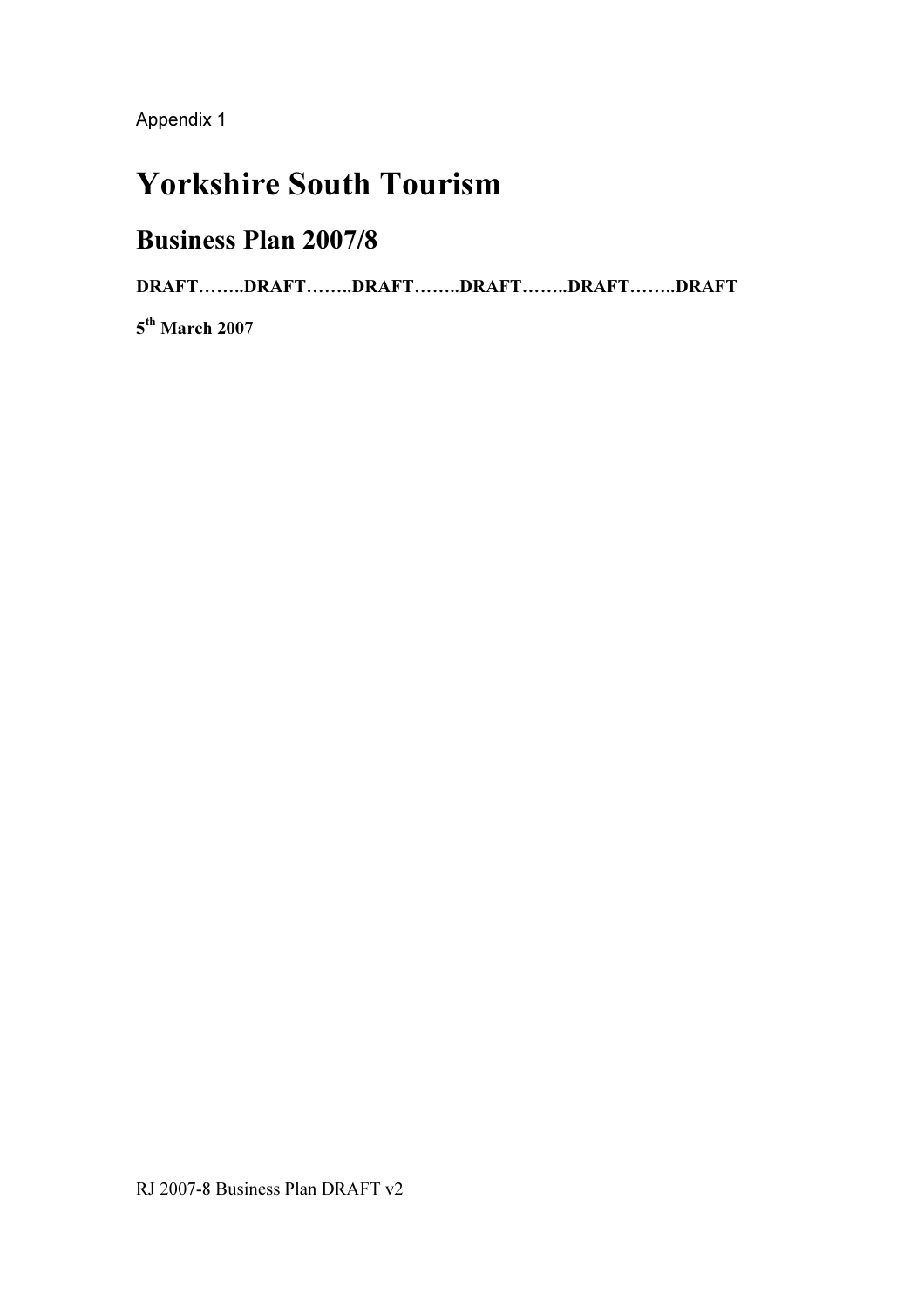# Executive Summary

Yorkshire South Tourism is an Area Tourism Partnership operating in South Yorkshire. The original Yorkshire South Tourism (YST) business plan was written by a third party consultant. It was written for a specific purpose; to provide a 4 year investment plan acceptable to the Shadow Board, Chair, Yorkshire Forward and the four South Yorkshire partners that would enable the DMP to be established. As a result, this plan for 2007/8 is the first produced by the executive team. This update is strongly influenced by and has much content from the original business plan, particularly with regard to the targets and objectives of YST.

The original business plan for the organisation did not anticipate the decision by Sheffield City Council to outsource their entire tourism team and budget into YST. This decision directly and positively affected the range and scope of YST's activities, as the additional resource in specific areas meant that these areas could be dealt with by YST more quickly. The main example of this is Business Tourism, where the arrival in YST of a readymade conference team made it much easier for YST to begin to influence and develop the region's performance in this area. In other words, the priorities of YST changed as the operating environment developed.

The original business plan said that YST would concentrate in year 1 on developing a brand identity for the region, researching the market using a specific model – the Ark Leisure model, and recruiting a small high performing team.

With the additional outsourced staff moving into YST, staff recruitment became a lesser priority, as it proved possible to greatly enhance the team's productivity and performance orientation. The last Shadow Board meeting made it clear to the CEO that brand identity was not a priority for either private or public sector. As the consultant who compiled the plan is a major shareholder in Ark Leisure, the executive team did not feel comfortable with this recommendation either. When the range of assets already in the sub region was analysed, the executive team took the view that the two pieces of research subsequently commissioned, (the hotel needs study and the sports study) better reflected the reality of the sub region and would provide much more direction for short and medium term activity than other proposed pieces of research.

In 7 months of existence in year 1, YST has

- created a regional conference bureau,
- influenced the direction of the 2007 Yorkshire-wide DMS
- supported Robin Hood Airport in developing new international routes
- supported events in all parts of the region
- began developing plans for 2007/8 and beyond to address issues in training, customer service and product quality
- commissioned the hotel needs study, the sports industry and fans research project
- supported the development of satellite websites in Doncaster, Barnsley and Sheffield that will be compatible with the DMS

RJ 2007-8 Business Plan DRAFT v2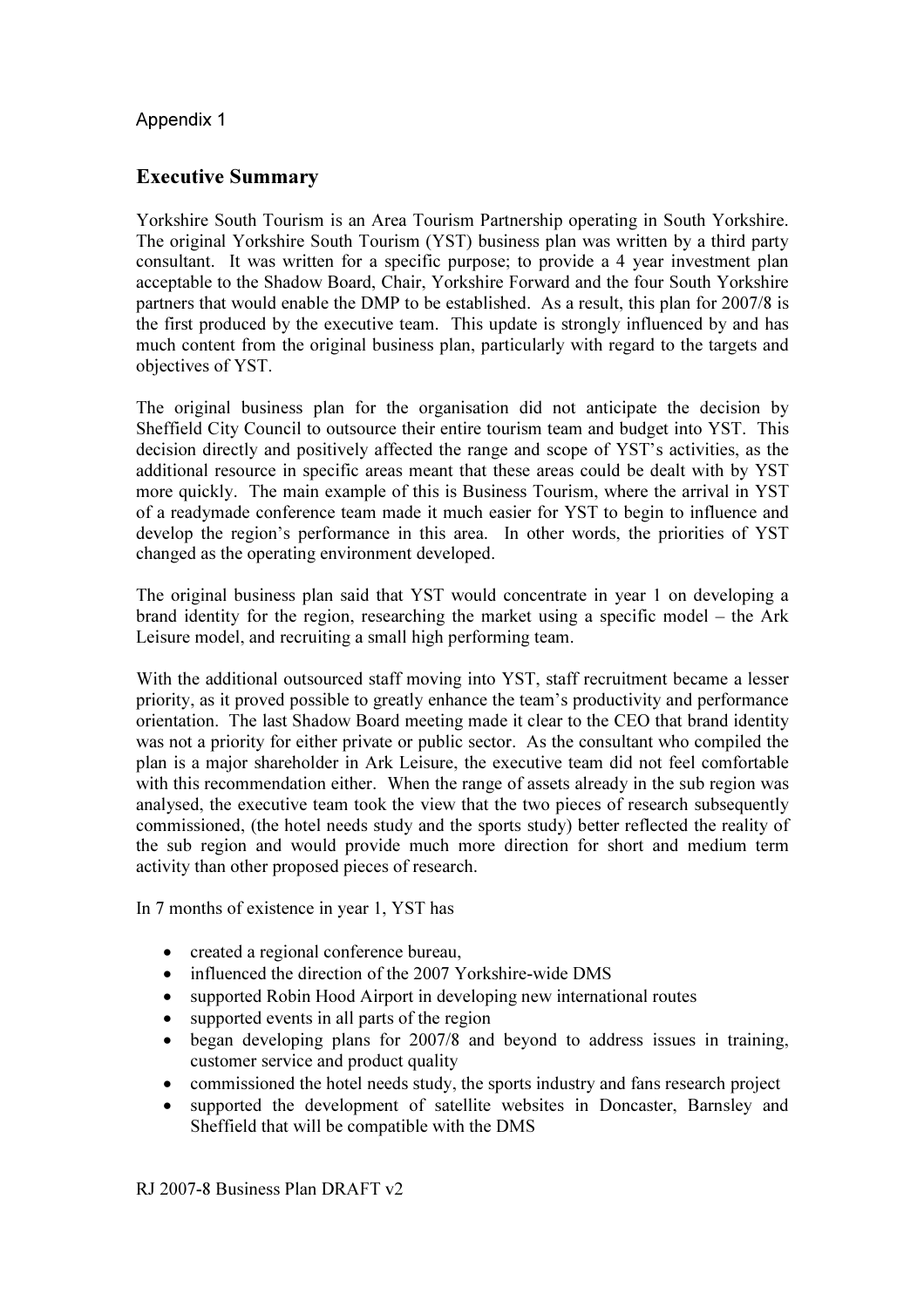• generally began building the relationships necessary for the successful operation and development of YST.

This update to the four year plan clearly builds on the original one, but is more in line with the requirements of the private sector operators in the region and with the needs of visitors to the region. However, it is essential that this plan is read in the light of the short time YST has been fully operational, i.e. since September 2006.

The main difference in resource terms in 2007/8 compared to 2006/7 is the increase in available Objective 1 spend, with the budget set at £560000.

The plan does not include changes to existing projects, as it is currently too early to assess performance accurately. Therefore, the four main elements of YST's activities remain the same:

- Business Tourism
- Events Support
- Destination Marketing Support for airlines
- Installation and implementation of a DMS

However, in line with the Yorkshire Forward funding agreement, the plan includes new medium term projects concerned with training and quality. The plan does not detail operational aspects, as new projects will be brought to the YST Board as appropriate for further discussion.

It is clear that some of YST's priorities will be achieved during this financial year, therefore there will be a formal review process in July/August 2007, involving private and public sector partners. This process will inform the executive team and the Board in setting further priority actions for the latter half of 2007/8 and 2008/9.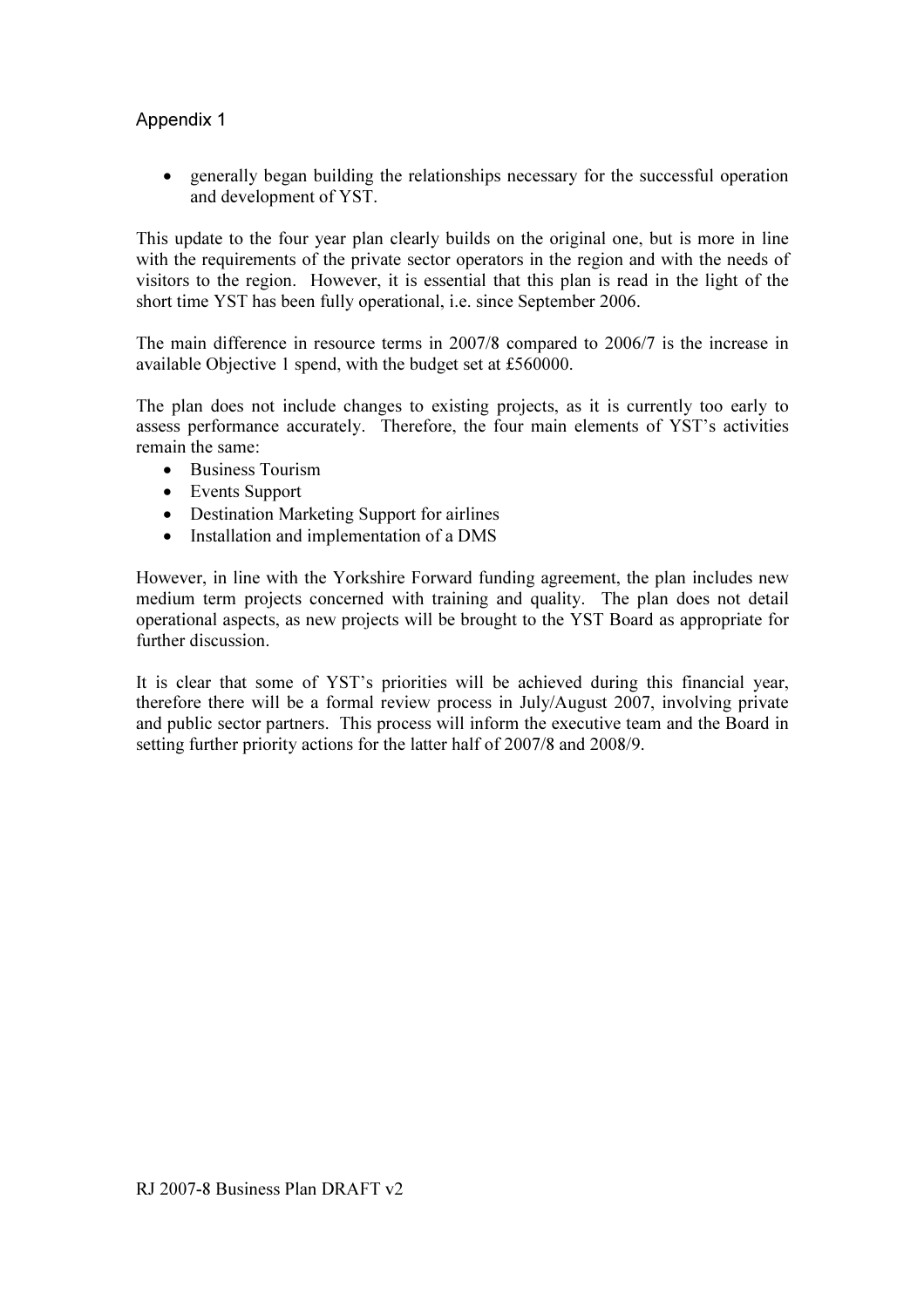# Background

Yorkshire South Tourism commenced operations in May 2006, when the first Chief Executive was appointed.

Concurrently, Sheffield City Council embarked on an internal review of tourism delivery in the city and decided to implement an "Achieving Change" process, the end result of which would be the outsourcing of their tourism team into YST and the combination of the city-wide development role with the regional role. This process was completed on 1<sup>st</sup> November 2006.

As a result of Sheffield City Council's decision, the priorities of YST were revisited and the importance of exploiting the resources made available by Sheffield City Council was built into the planned activities of YST in its first six months of operations.

In the seven months of full operations, YST has become recognised as a vital part of the tourism delivery structure in the region. The difference that YST has made, particularly with private sector operators, is that YST is action orientated and can be more so; a priority for 2007/8 is to reduce the level of duplicative reporting required, allowing the team to concentrate on achieving targets and making a difference.

2007/8 will see a major period of consolidation by YST, with the twin aim of making progress on existing projects, while launching planned activities such as the Conference Ambassadors programme, What's Your Destination and the bespoke training activities with Sheffield Hallam University. The overall objective of YST in all its projects and activities is to concentrate on those things that will have a real economic impact on the tourism sector in the region, doing things differently in order to achieve real improvements in the performance of the sector.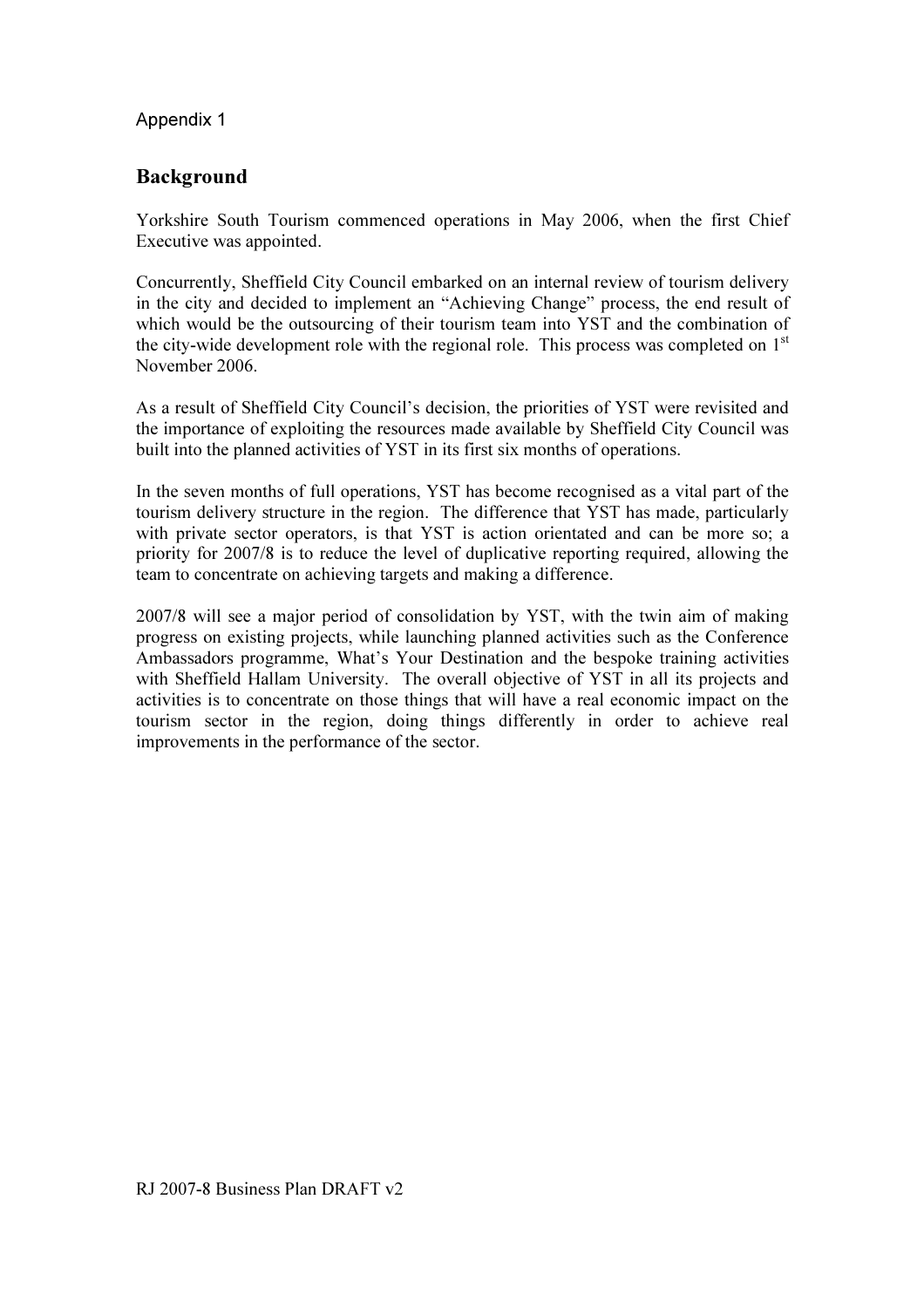# Outputs 2006/7

These outputs are those agreed with YST's two main funding partners, Yorkshire Forward and ERDF Objective One.

# YORKSHIRE FORWARD

The Regional Strategic Framework for the Visitor Economy has a headline target of increasing the value of tourism earnings in Yorkshire and Humberside by 5% per annum. YST's 4 year business plan is growth of 6% a year. Therefore, the top priority of YST is to attract visitors (leisure and conferences/exhibitions) that stay in paid for accommodation.

Therefore, the following targets were agreed by partners, funders, Shadow Board and Chair.

- Target 1: increase spend by UK visitors staying in paid for accommodation by 6% a year from 2007/8.
- Target 2: increase spend by visitors from overseas staying in paid for accommodation by 7% a year from 2008.
- Target 3: deliver the agreed Objective 1 outputs by December 2008.
- Target 4: Achieve national target of 80% inspected facilities 3 years ahead of schedule in the accommodation sector by end 2008.

Yorkshire Forward set specific outputs in return for their funding. The following table outlines these:

| <b>Direct Outputs</b>                                                                   | Year 1<br>2006/7 | Year 2<br>2007/8 | Year 3<br>2008/9 | Year 4<br>2009/10 | Year 5<br>2010/11 | <b>Total Project</b><br><b>Outputs</b> |                | <b>Outputs</b><br>attributable to<br>'Single Pot'** |                |
|-----------------------------------------------------------------------------------------|------------------|------------------|------------------|-------------------|-------------------|----------------------------------------|----------------|-----------------------------------------------------|----------------|
|                                                                                         |                  |                  |                  | $\ast$            | $\ast$            | Years<br>$1-3$                         | All<br>Years   | Years<br>$1-3$                                      | All<br>years   |
| 1) Job Creation<br>Number of jobs created<br>or safeguarded                             |                  |                  | $\overline{2}$   |                   |                   | $\overline{2}$                         | $\overline{2}$ |                                                     | $\overline{2}$ |
| 4) Business Support<br>Number of businesses<br>assisted to improve<br>their performance |                  | 25               | 25               | 25                |                   | 50                                     | 75             | 50                                                  | 75             |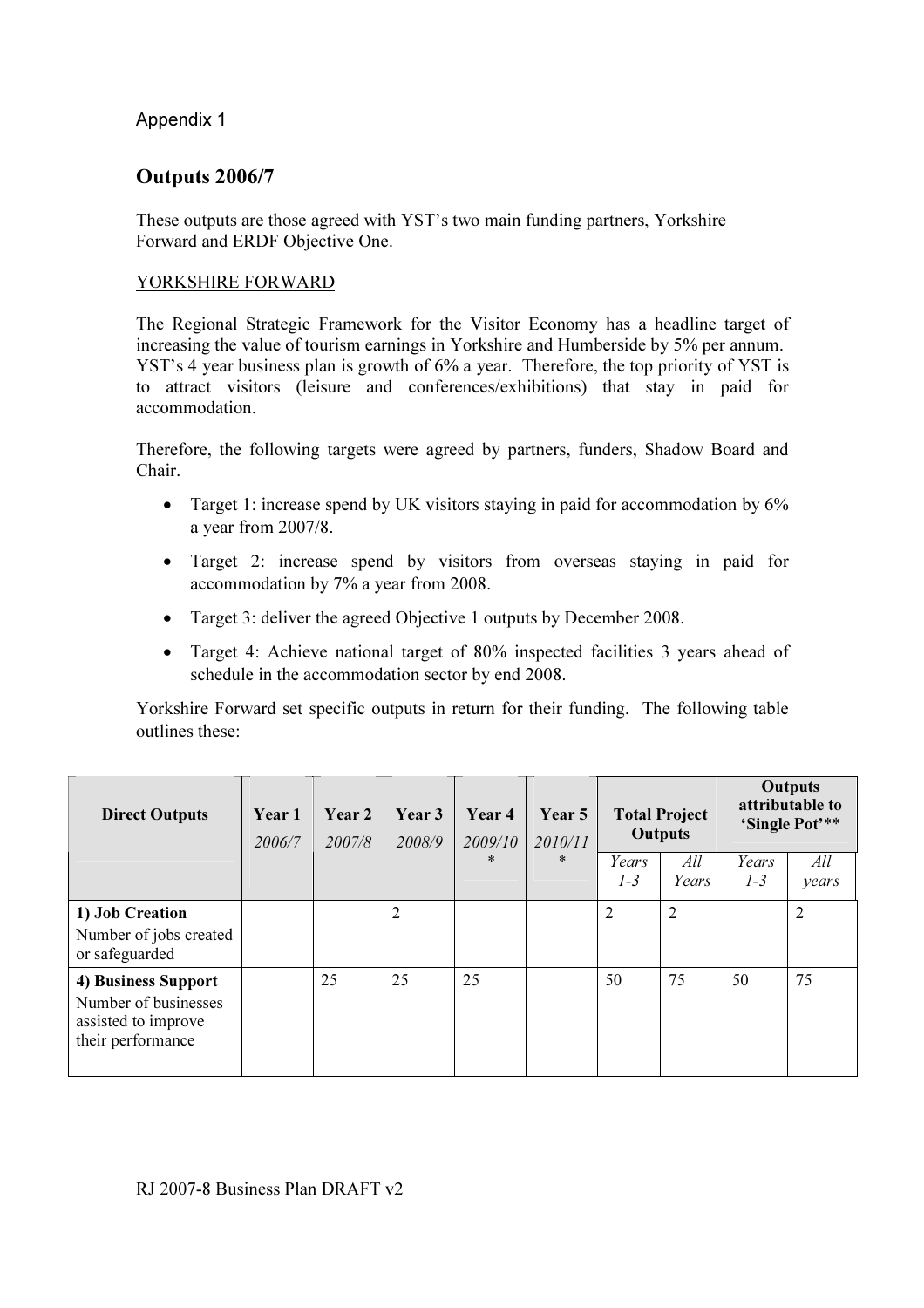| 6) Skills<br>Number of people<br>assisted in their skills<br>development as a result<br>of RDA Programmes. |                                                                                                                                                                                                                                                                                                                                                                      | 200 | 200 | 200 |  | 400 | 600 | 400 | 600 |
|------------------------------------------------------------------------------------------------------------|----------------------------------------------------------------------------------------------------------------------------------------------------------------------------------------------------------------------------------------------------------------------------------------------------------------------------------------------------------------------|-----|-----|-----|--|-----|-----|-----|-----|
| 8) Private Sector<br><b>Investment</b> Levered<br>£,000                                                    | 95                                                                                                                                                                                                                                                                                                                                                                   | 327 | 370 | 148 |  | 792 | 940 | 792 | 940 |
| <b>Other Outputs/</b><br><b>Outcomes</b>                                                                   | Target 1: increase spend by UK visitors staying in paid for accommodation by 6% a<br>٠<br>year from 2007/8.<br>Target 2: increase spend by visitors from overseas staying in paid for<br>٠<br>accommodation by 7% a year from 2008.<br>Target 3: Achieve national target of 80% inspected facilities in the accommodation<br>$\bullet$<br>sector by the end of 2008. |     |     |     |  |     |     |     |     |

#### OBJECTIVE ONE

Objective 1 and YST have agreed the following targets:

- Assist 58 SMEs (give 5 days worth of time or £1,000 worth of advice), of which 13 should show a high level of "internationalisation".
- Increase new business sales of £6.3 million and safeguard sales of £9.45 million as a direct result of the money that YST is putting in.
- Create 4 jobs and safeguard 177 jobs.
- Complete two research projects.
- Assist 18 businesses in implementing new practises or procedures.

Objective 1 also break down the required outputs annually.

2006 targets Assist 5 Small or Medium sized enterprises (SMEs) Complete 1 research project

Progress is as follows. 6 SMEs have been assisted, one research project has been completed (the initial sports research), another is underway (the hotel needs study) and one is planned (follow up sports research).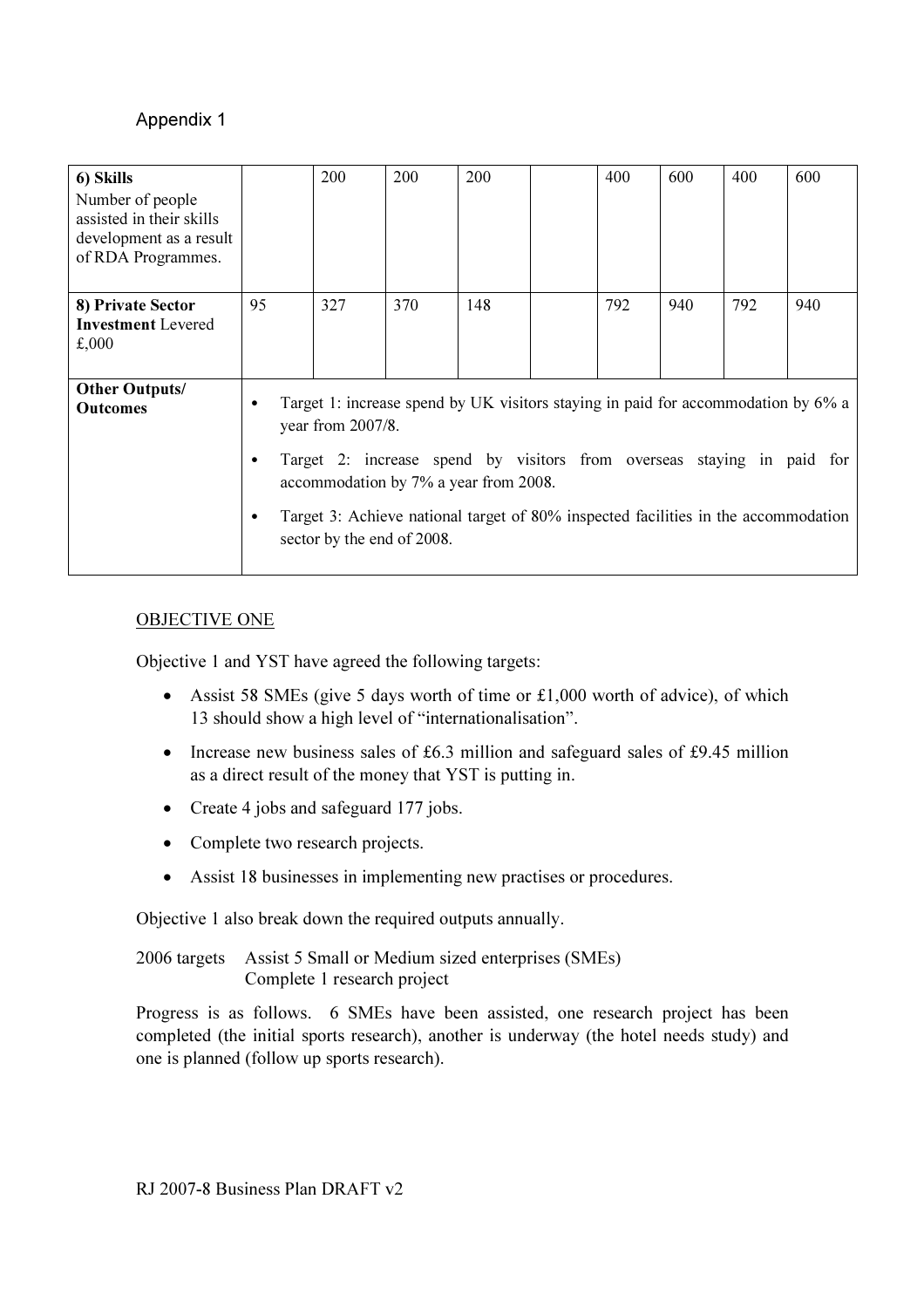Overall, the results to date are very satisfactory:

- Target 1 Awaiting baseline information from YTB/YF
- Target 2 Awaiting baseline information from YTB/YF
- Target 3 Detailed above
- Target 4 The region is currently 76% inspected

Baseline information should be available from YF/YTB once the 2006 UKTS figures are published. This usually occurs in the second quarter of the year.

YST has currently supported 42 private sector businesses and has worked with a further 8 public sector organisations or business consortia. This has been done through:

- Providing stand share space at exhibitions
- Providing events support funding
- Providing funding for website development
- Bringing buyers to the region
- Hosting press visits and FAM trips
- Advertising, and producing regional print material
- Placing accommodation and conference business

YST has currently generated sales of conferences and supported events that should bring bed bookings and conference facilities rentals of over £1.2 million. YST has levered private sector investment of £95000 as at the end of March 2007.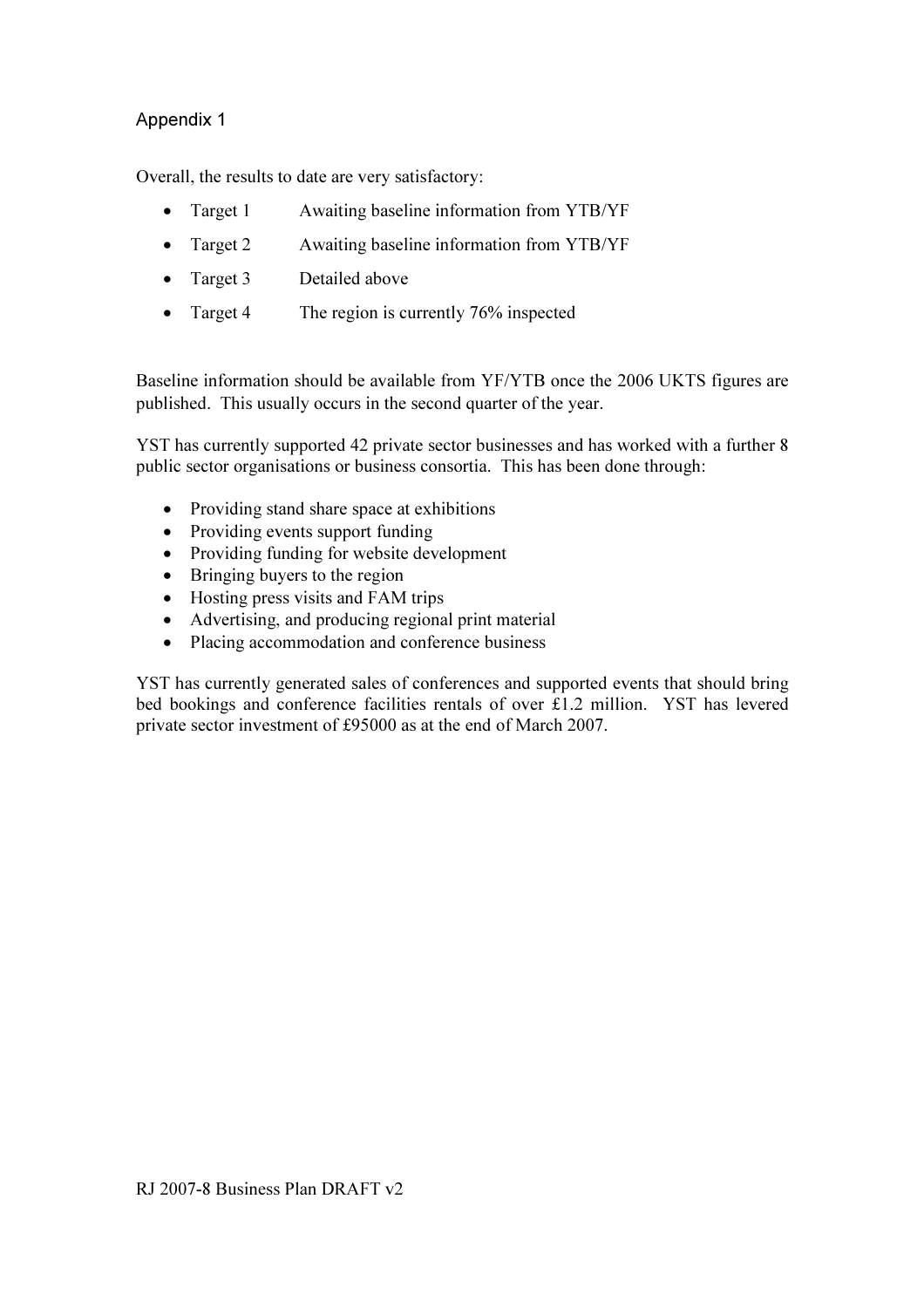# Operations Plan 2007/8

#### Business Tourism

- Bigger stands for the region at key trade exhibitions.
- YST will become the lead region in Yorkshire for business tourism and will aim to be recognised by Visit Britain as an exemplar in regional business tourism development.
- YST will work with YTB to produce a Yorkshire-wide incentive travel guide.
- YST will install an online delegate bed booking system, allowing for increased levels of business and therefore increased commission earnings. Earnings are forecast to rise by 17% year-on-year from 2007/8.
- The launch and development of the Conference Ambassadors Scheme, with events throughout the year aimed at recruiting large numbers of academic, professional and local government staff to the scheme.
- Additional FAM trips and site visits will be made available for conference organisers.
- YST will enter into discussions with local authorities and major hoteliers to investigate whether a formal subvention scheme for conference and events business is required in the region.
- Annual conference directory published.

#### Leisure Tourism

- Dublin Holiday World, Great Days Out, British Travel Trade Fair will be attended.
- Other European fairs will be attended based on flight development from Robin Hood Airport.
- Group travel guide updated.
- Leisure tourism guide launched.

# Marketing Infrastructure

- It has been agreed that YST will take the lead in implementing the Yorkshirewide DMS solution.
- YST will develop a comprehensive website for the region, driven by data on the DMS and connected to the existing satellite websites in the region.
- YST will investigate how the region could coordinate Tourism Information Centres across the region, with the aim of providing a consistent service for visitors to the region. Initial moves towards coordination will occur in 2007.
- YST will also analyse the need for electronic visitor information points at key locations across the region and make recommendations based on this analysis.
- YST will undertake visitor satisfaction surveys across the region to enable better understanding of visitor needs and perceptions and to inform future plans and activities.
- YST will ensure all districts gain access to the DMS and any related systems as part of the installation process.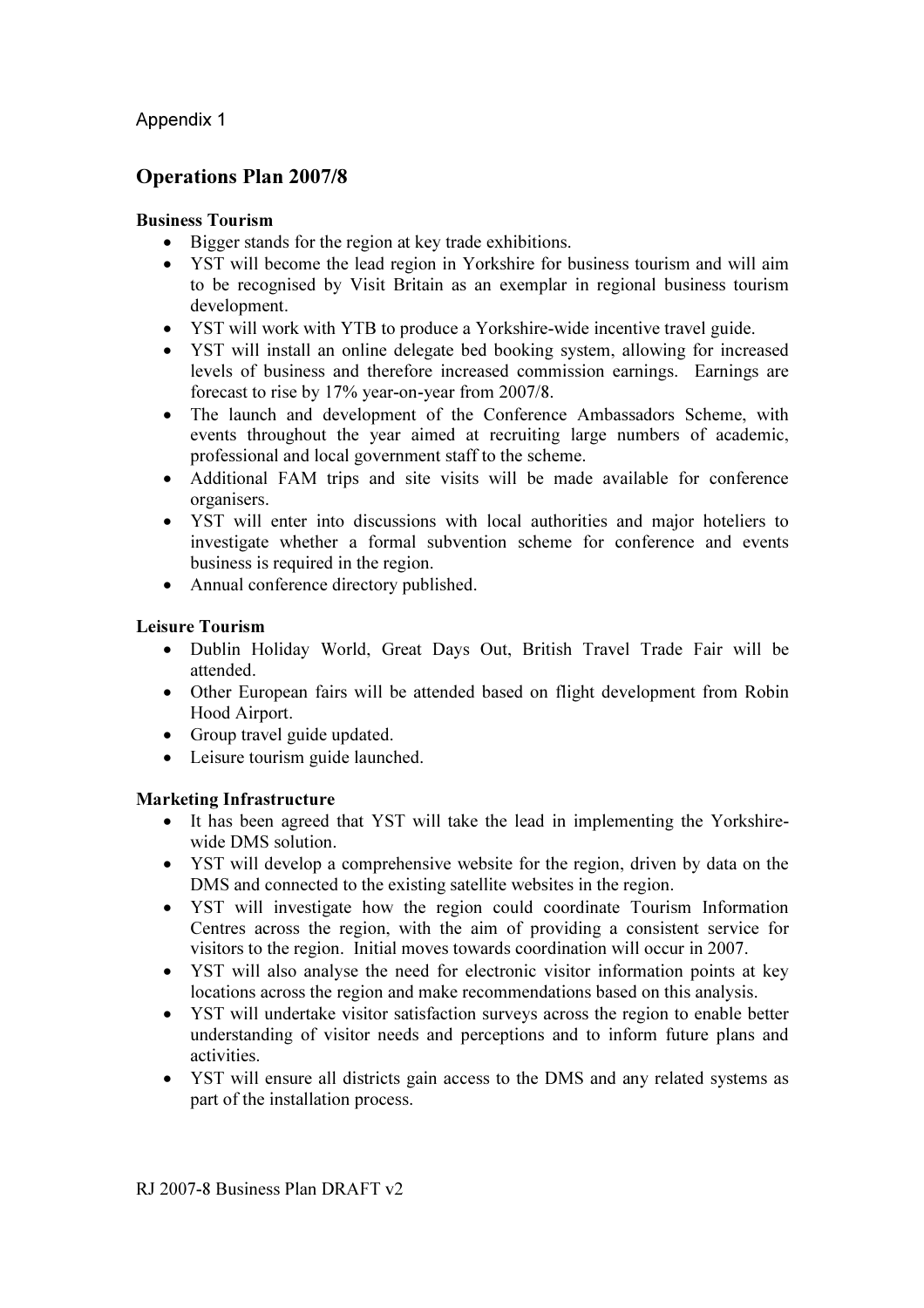• YST will provide training to all private and public sector organisations wishing to participate in the DMS project.

# Image & Perception

- YST will continue to work with Bonner & Hindley to generate positive press coverage of the region with particular focus on the business tourism sector.
- YST will continue to work with Sports Impact and other partners in the sports and events sector to generate positive press coverage of the region.
- YST will continue to work with YTB and others to ensure successful development of the Yorkshire South brand.
- YST will continue to be recognised as a forward-thinking, creative organisation, using cutting edge design and technology to represent the region to its audiences.
- YST will commission a study into the current image & perception of the subregion.

# **Ouality**

- YST will take steps to encourage over 80% of tourism operators in the region to become quality assessed.
- YST will work with Sheffield Hallam University to ensure a strong voice for the restaurant sector in the region.
- YST will use the results of the hotel needs study to inform opinion and decisionmaking in the region.
- YST will continue to emphasise the point that service quality is as important, if not more important than product quality and will work with training providers to ensure that more focus is given to customer service training.

# Training

- Focus on encouraging young people into the industry What's your Destination?
- Focus on professionalising the workforce Yorkshire South Tourism Academy
- Bespoke training, e.g. IIFA training, whereby tourism operators and related groups such as South Yorkshire Police, taxi firms and council staff will receive specific customer relationship management training to reduce misunderstandings between visitors to IIFA and operatives.

#### Events Support

- Continue to develop links with key event organisers and build TEAM YS approach to major events, i.e. bringing together YF, venues, local authorities, YTB, event organisers and private sector tourism operators to jointly bid for and deliver events.
- Use major events to maximise bedroom revenue for the region.
- Use major events to improve the image and perception of the region.
- Encourage new events that are unique to the region.
- Tap into central government ideas for a minister for major events and show how TEAM YS approach could be made to work across the whole Y&H region.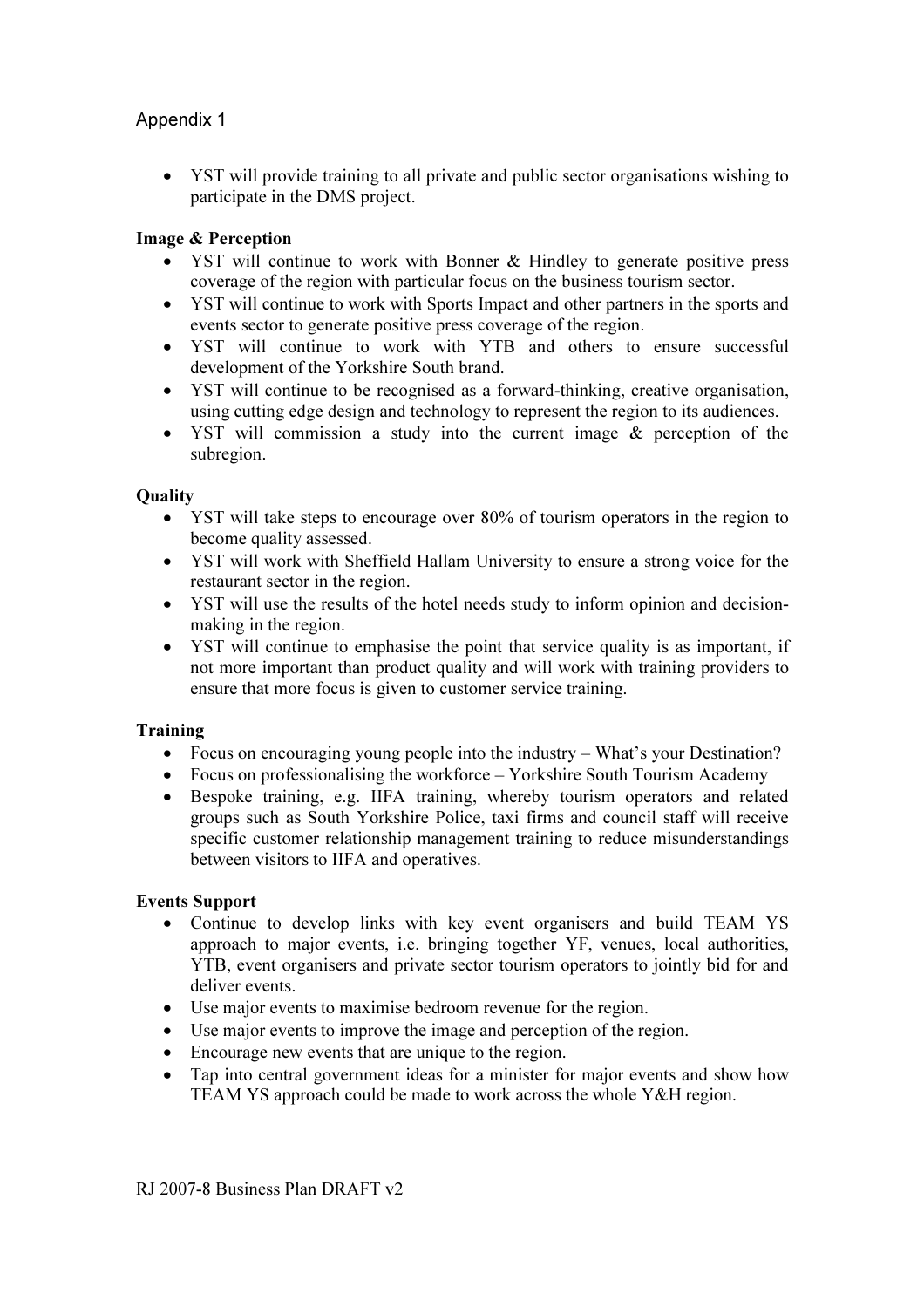#### Measurement of Outputs

- YST will continue to work with YTB, YF and Objective 1 to ensure that the activities and outputs of the organisation are measured.
- YST will introduce its own monitoring systems for activities based on that used at Confex 2007.
- YST will work with YTB to produce a combined Cambridge study for the subregion, while maintaining the district breakdown currently available. YST will also investigate other similar study models in order to find the best "fit" for the subregion.

# Airline Route Support

- YST will continue to work with the management at Robin Hood Airport to identify potential route developments for the airport.
- YST will work with airlines to procure inbound destination-led marketing campaigns, showcasing the product and packages available in the subregion.
- YST will provide destination elements of route development work on behalf of Robin Hood Airport when requested.
- For the avoidance of doubt, YST will work on the demand side only. It is the responsibility of the airlines to market on the supply side.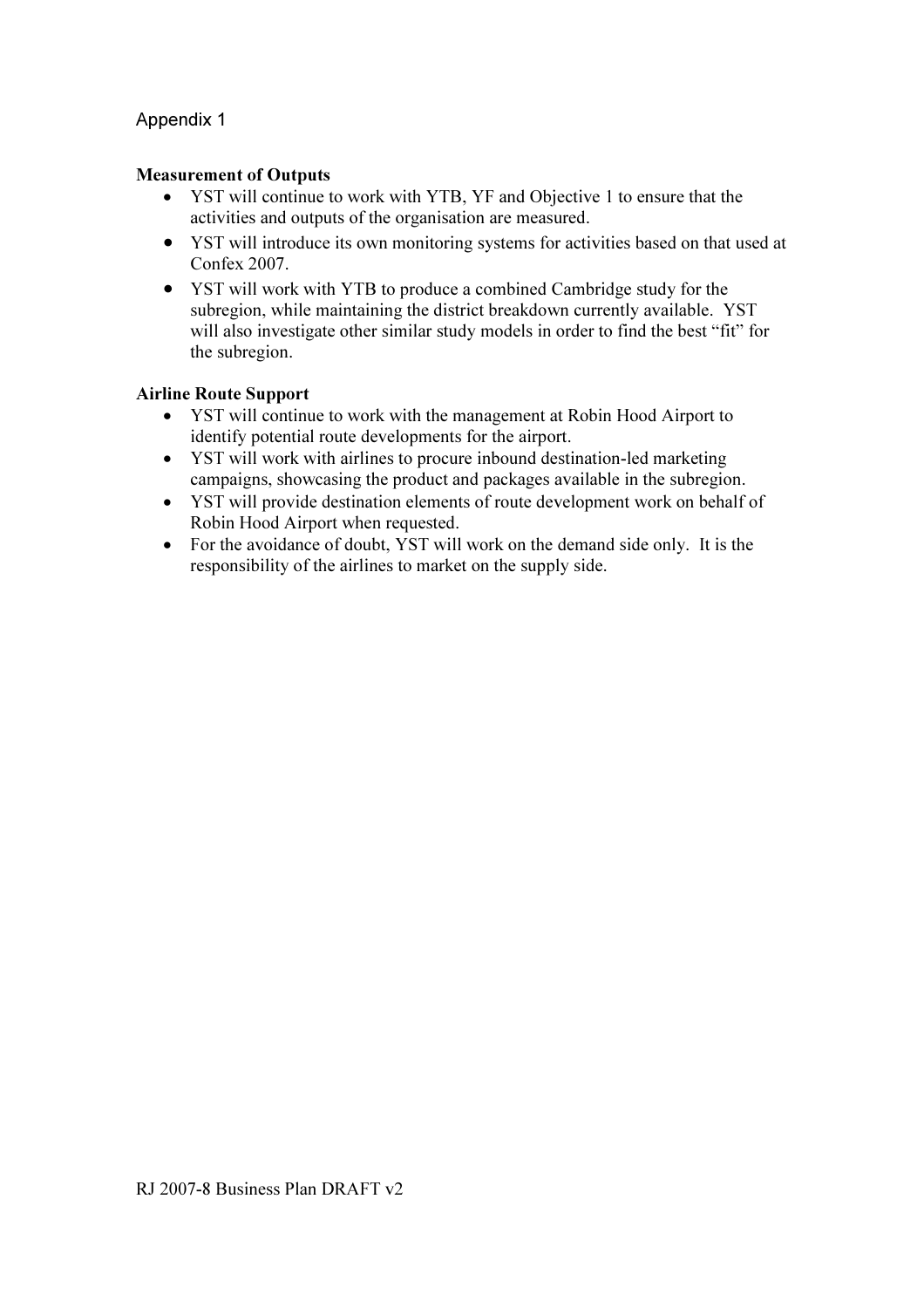# Staffing Plan

Today, YST has two fulltime members of staff. Other roles within the organisation will continue to be filled by 9 outsourced employees from Sheffield City Council, with part time input from employees from other partners.

# YST STAFF

- CEO
- Partnerships Manager

#### PART TIME INPUT

- Doncaster MBC  $-2$  staff members
- Rotherham  $MBC 2$  staff members

# PLANNED STAFF INCREASES 2007/8

- 1 FTE Conference Executive
- 1 FTE Partnerships Executive
- 1 FTE Accommodation Executive
- 1 FTE DMS/Website Data Steward

These increases fall within the business plan in terms of the number and cost of the posts. The difference is that the roles needed to be filled are not those in the original plan but are those demanded by the ongoing activities and success of YST. The perceived lack of resource for effective delivery of YST's priorities is a concern that has been raised by a number of Board members during 2006/7 and this plan aims to address this issue.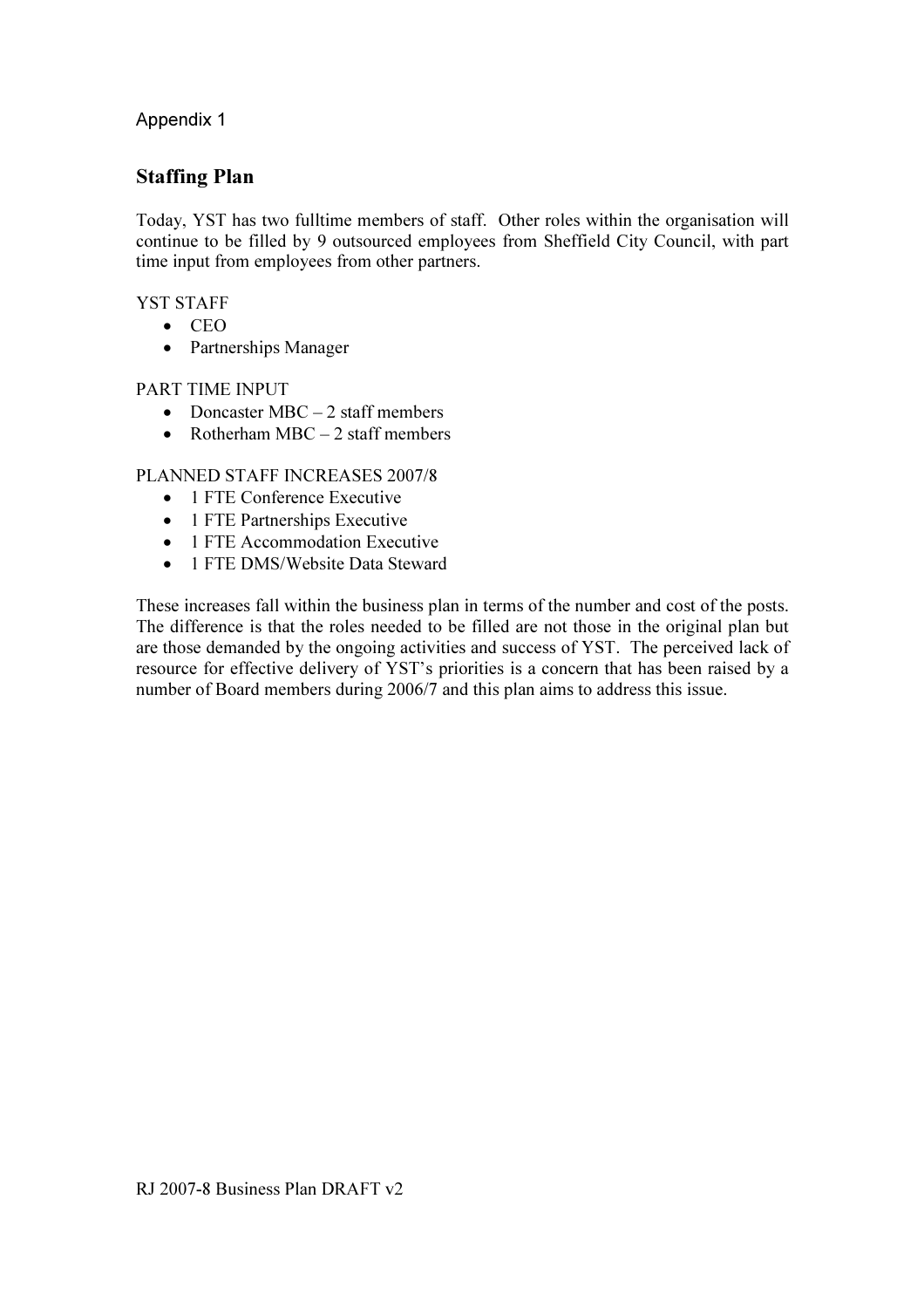# Planned Outputs 2007/8

The planned outputs for 2007/8 are identical to those set in the original four-year plan. They are detailed below.

- Increase visitor spend from domestic visitors by 6% year on year from 2007/8
- Increase visitor spend from overseas visitors by 7% year on year from 2007/8
- Achieve Objective 1 outputs by December 2008
- Achieve 80% quality assessed accommodation by 2008

YST will continue to work to achieve the Yorkshire Forward outputs for 2007/8:

- Support 25 businesses
- Assist 200 people in their skills development
- Lever £327000 private sector investment

YST will continue to work to achieve the Objective 1 outputs for 2007/8:

- Assist 40 businesses
- Create 2 jobs
- Assist 9 businesses in implementing new practises or procedures
- Safeguard 77 jobs
- Achieve new business sales of  $£2.5$  million
- Safeguard business sales of £6 million

In addition, as agreed, YST will work towards achieving a number of relevant KPIs that more closely measure the economic impact YST is having on the region, as the measures concentrate on the impact on business, rather than on vague measurements of jobs created and safeguarded. These KPIs are detailed on page 13 of this plan.